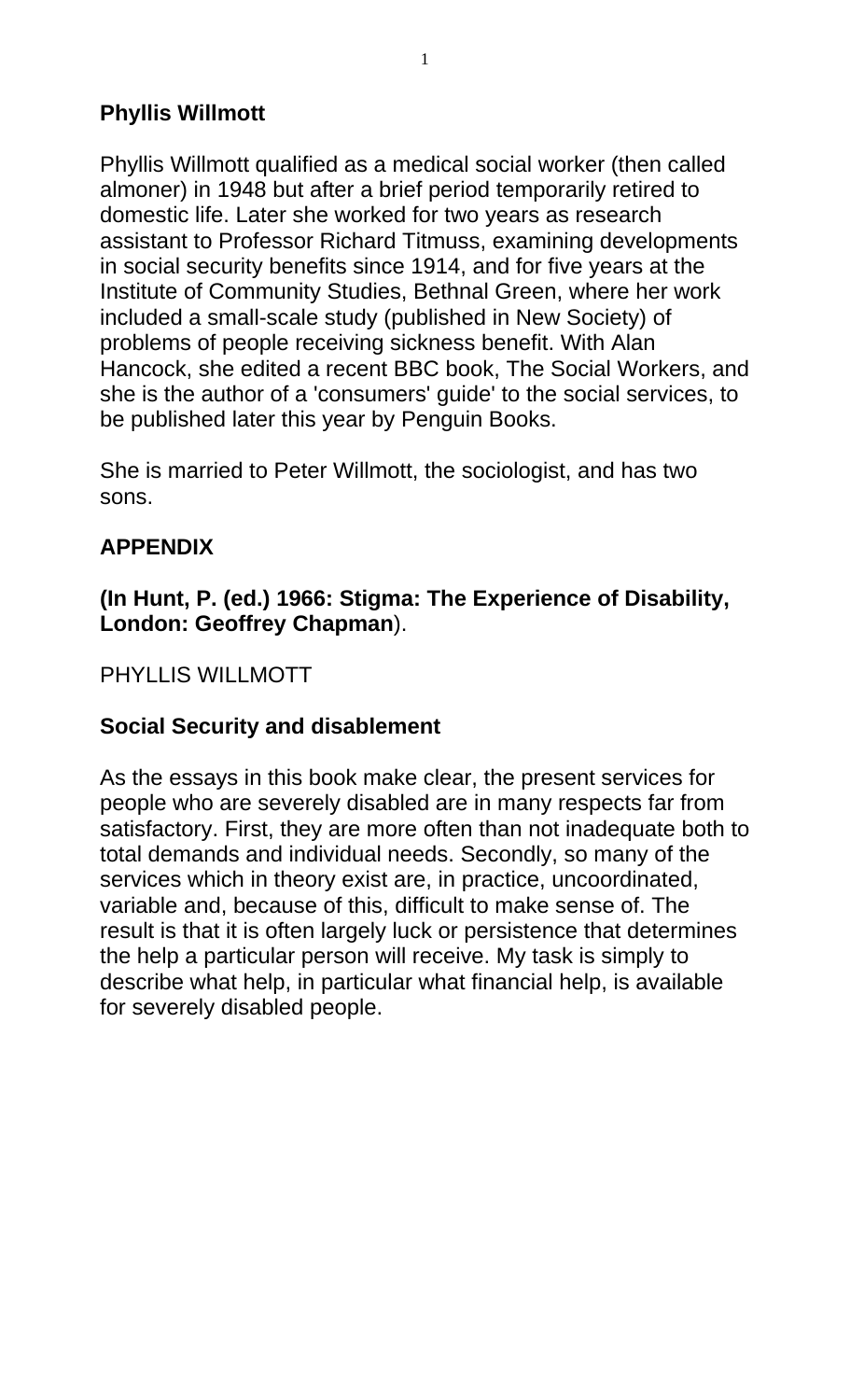Little more than fifty years ago the only outside help a disabled person could hope to draw on was from charitable or mutual-aid funds. Those eligible for such help were few; the extent of help was in general short-term and limited. In Britain today it is true to say that anyone who might normally be expected to support himself and his dependants, but who is prevented from doing so by ill-health or disablement, can now obtain regular financial assistance from the State. This general statement, however, blankets the complex of social security schemes which have grown up in the past half-century and which are riddled with anomalies. One or two of these anomalies have already been referred to in this book and, in a brief essay like this, it is only possible to draw attention to a small number of others.

An outstanding anomaly should be mentioned immediately. You might reasonably expect that how much help a severely disabled person gets would be related to how permanently and substantially he was disabled. The reality is more complicated. Most important are the circumstances (inevitably fortuitous) in which the disablement occurs. It is only secondarily and in some instances that the degree or severity of disablement is taken into account.

This brings us straight up against the problem of defining disablement. Obviously, a man who has lost both legs is very markedly disabled, yet he may still be able to work full-time and lead in most ways an adequate and 'normal' life. A woman in the early days of suffering from multiple sclerosis may be only slightly disabled al- though she may eventually be severely so. This problem of definition makes for difficulty in enumerating the disabled, and no satisfactory statistics are available at the present  $time<sup>1</sup>$  I shall concentrate here largely on those people who are so severely disabled as to be unable to support themselves.

 $1$  A research study, now in progress, by the Research Unit of Bedford College should help fill this gap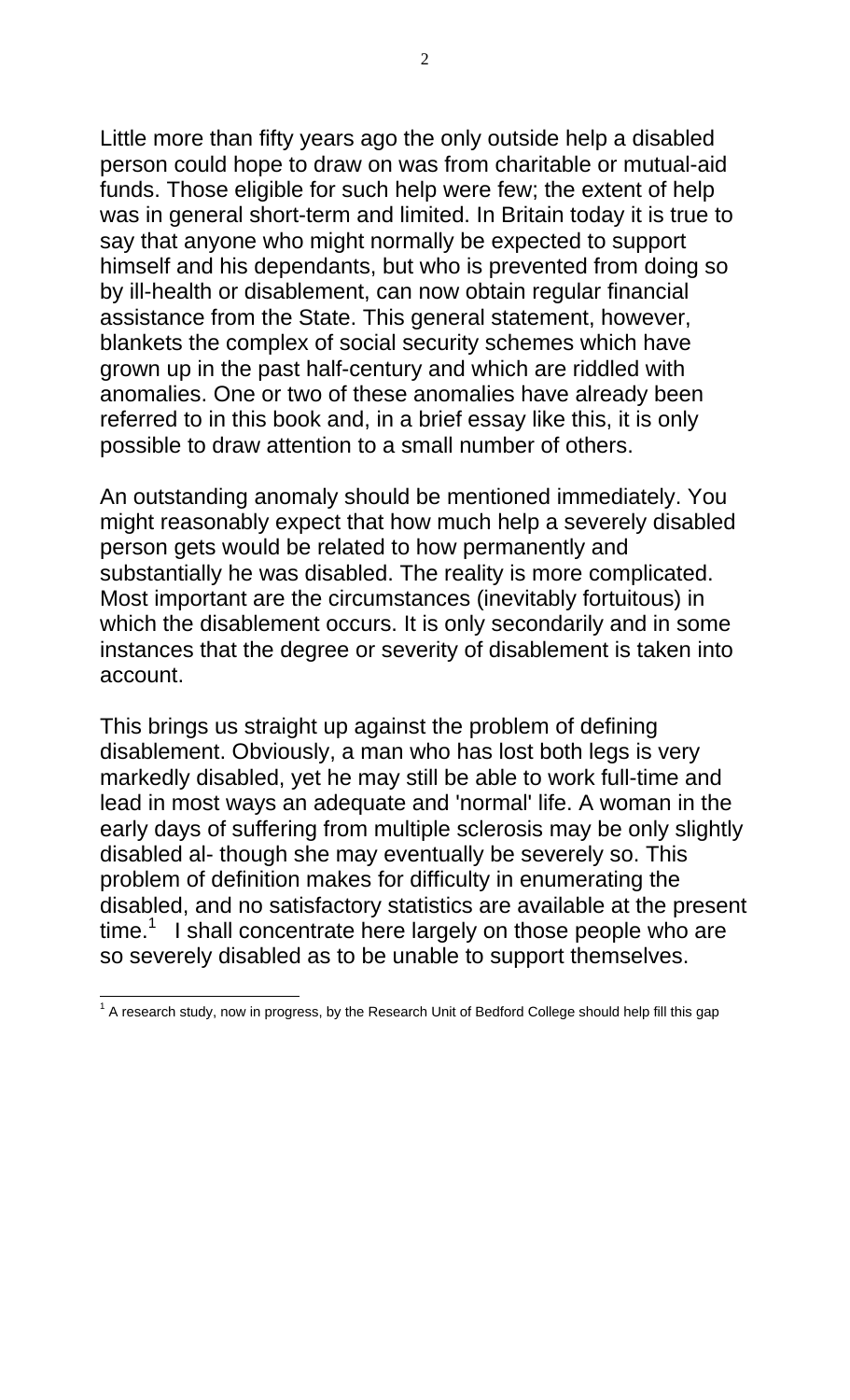Apart from savings and private pensions, the income of a severely disabled person is likely to come from the following sources:

*Sickness benefit and allowances* under the National Insurance scheme

*National assistance allowances* under the National Assistance Board scheme

*Injury benefit or Disablement benefit and allowances* under the National Insurance Industrial Injuries scheme

*Disablement pensions and allowances* under the War Pensions scheme.

The local offices of the Ministry of Pensions and National Insurance administer all the above with the exception of national assistance which is the responsibility of local National Assistance Board offices.<sup>2</sup>

To illustrate the range and variation in the financial benefits available through different schemes is not an easy task. In order to make comparison easier the details of allowances are in the main given for a married man who has a wife and two children to support and is so severely disabled as to be (a) unable to work and (b) in need of permanent personal attention. I have had to ignore single people who without the devoted services accorded to most married men by their families have special, often insuperable, problems. Similarly, the married woman who is severely disabled has special difficulties, but these are merely touched on in a later paragraph.

How does it happen that people with different but equally incapacitating illnesses or injuries receive different allowances? Something of the variations is shown in this table:

 $2$  If, as proposed, a Ministry of Social Security is created this administrative division will, outwardly at any rate, disappear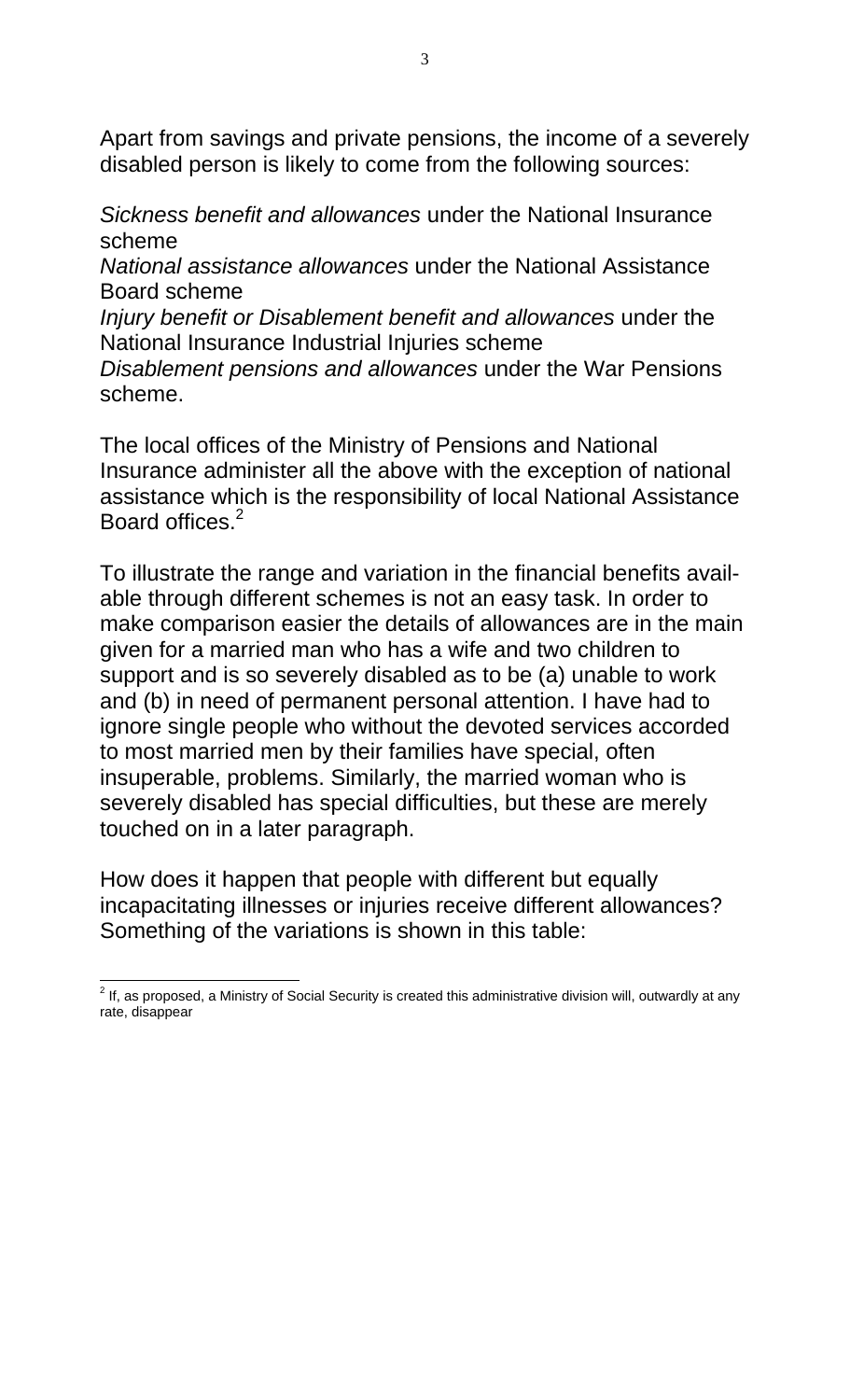### BASIC WEEKLY INCOMES COMPARED

|                            | Title of scheme For a married man with a wife<br>and two school age children <sup>3</sup> |                                                             | Possible cause<br>of disablement                        |
|----------------------------|-------------------------------------------------------------------------------------------|-------------------------------------------------------------|---------------------------------------------------------|
| <b>Sickness</b><br>benefit | £8 15s 0d                                                                                 |                                                             | Rheumatoid<br>arthritis                                 |
| NAB (ordinary) £9 6s 0d    |                                                                                           | (plus rent allce. Muscular<br>and possible<br>discretionary | dystrophy                                               |
| NAB (higher)               |                                                                                           | grants)                                                     | Tuberculosis of<br>the lungs                            |
| Industrial<br>Injuries     | £18 5s 0d                                                                                 |                                                             | Pneumoconios<br>is from work in<br>mines or<br>quarries |
| Ware Pensions £19 12s 6d   |                                                                                           |                                                             | <b>Multiple</b><br>injuries from<br>war service         |

#### Sickness Benefit

Now to look more closely at the various schemes. First, sickness benefit. Roughly based on insurance principles, the scheme ensures that, for those who satisfy the contribution conditions, sickness benefit can be paid 'as of right'. The present full weekly rates are:

 $3$  All amounts take into account the Family Allowance of 8s paid for a second dependent child. In certain circumstances the benefits paid under Industrial Injuries or War Pensions can be higher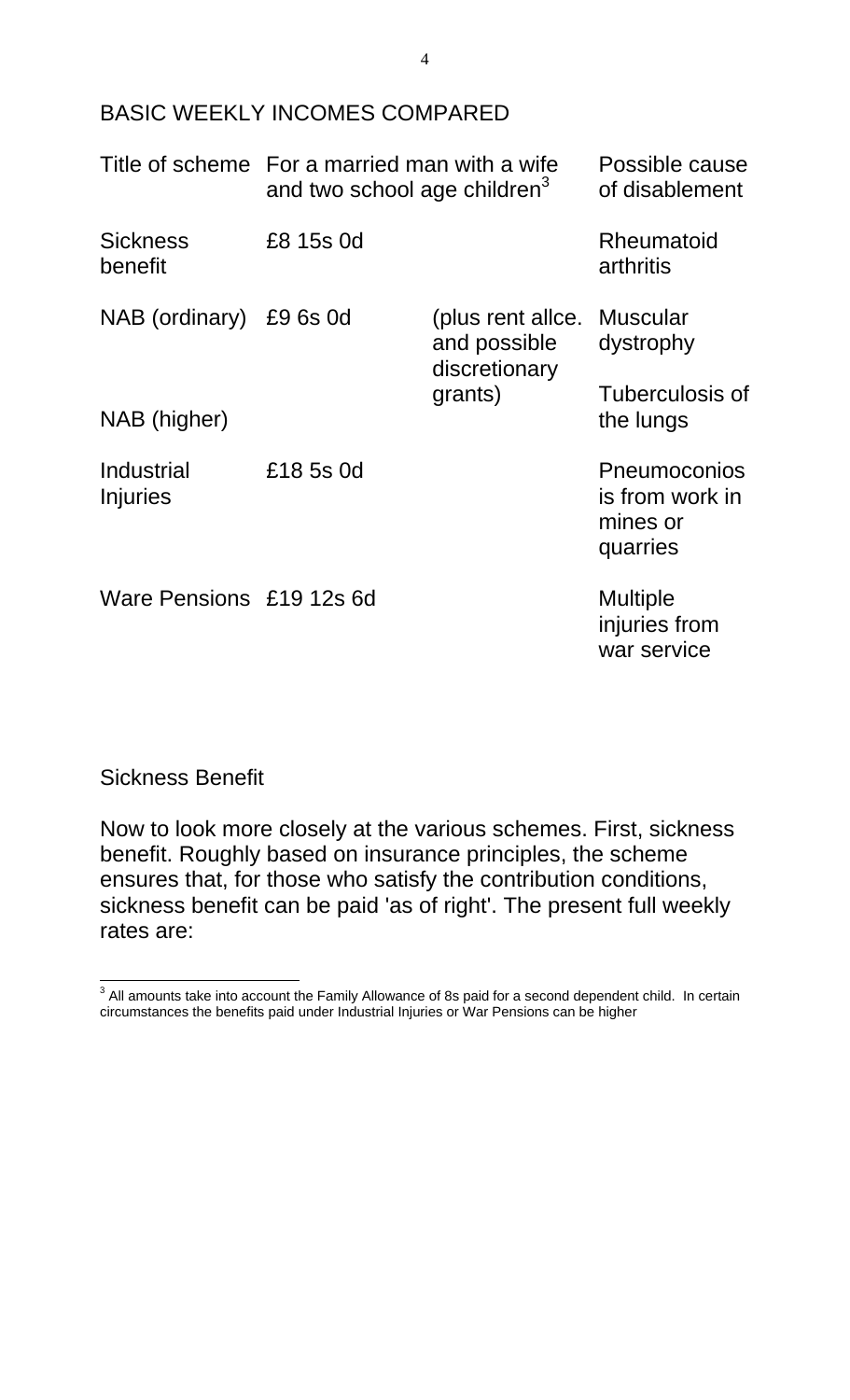For a married man £4 os. od. His wife 2 os. od. First child 1 os. od. Second child 14s, 6d.

Sickness benefit at the above rates can be paid indefinitely once at least 156 contributions have been paid, and at least 50 paid or credited in what is called the 'relevant contribution year'. Those not entitled to indefinite benefit may, according to their individual record, get sickness benefit for up to one year; or at a reduced rate; or not at all.

Two examples will illustrate how this 'as of right' benefit works in practice. The young man who is struck down early in life by some crippling illness such as rheumatoid arthritis or who has a congenital disease like muscular dystrophy or cerebral palsy (a 'spastic') might never achieve a stable or prolonged period in insured employment. He could thus never fulfil the contribution conditions which would entitle him to full and indefinite sickness benefit. The man who has worked regularly for 20 years or more and whose health then breaks down is, on the face of it, better placed. He will undoubtedly be entitled 'as of right' to indefinite sickness benefit. His problem is that it will not provide him with an income sufficient to live on. Ironically then, for the young man or woman born with a severe disablement and the older man to whom misfortune comes later, the end result is likely to be similar. Unless they have private means, both will be forced to look for financial help from some other source. They will most likely join the army of 'long-term sick' people who have no choice but to turn to the National Assistance Board.

National Assistance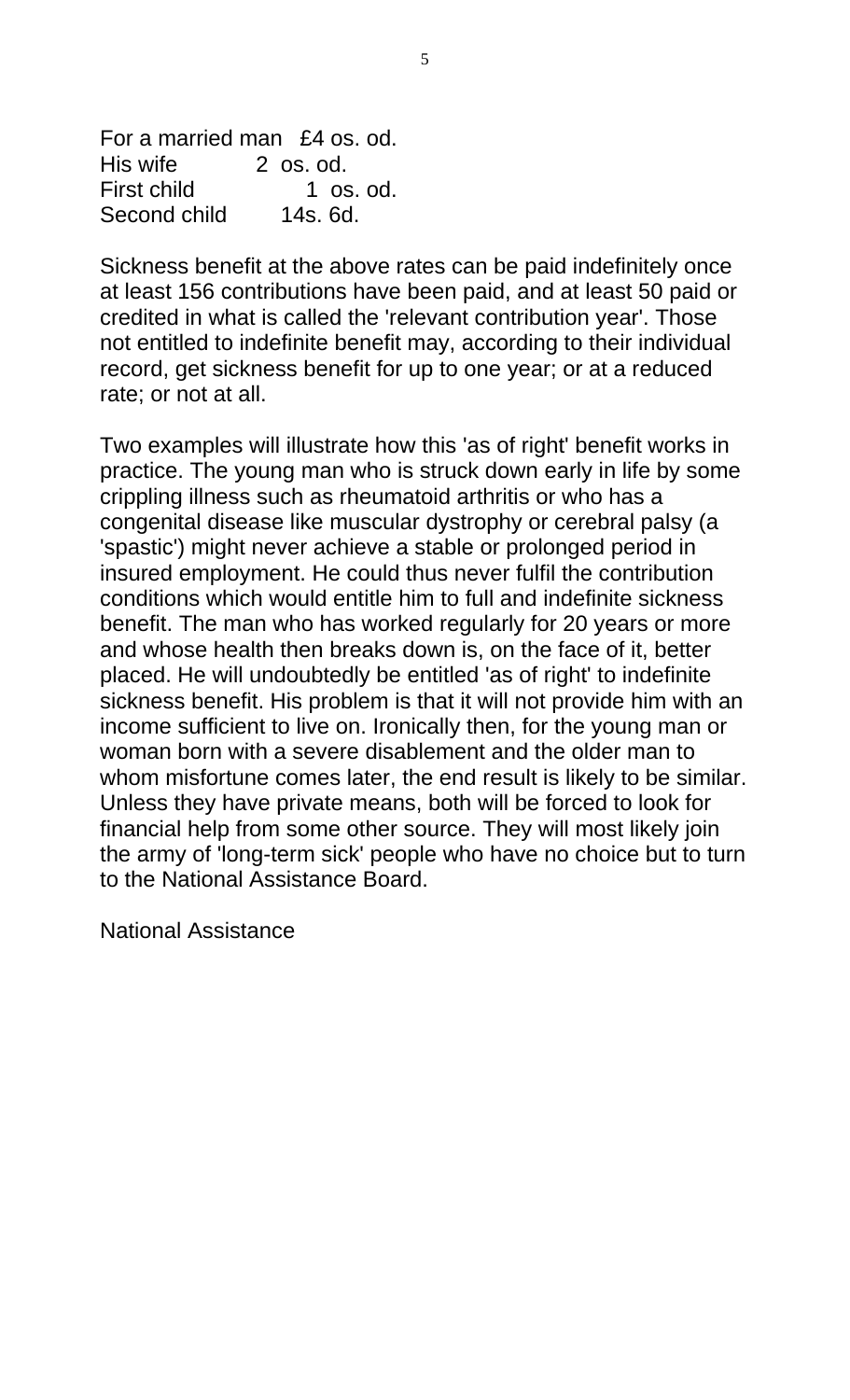Unlike sickness benefit, national assistance involves no contribution conditions or insurance principle. The right to allowances is decided upon a test of means.

The question of what, if any, help can be granted is worked out according to set scales laid down by Parliament. These scales are intended to be adequate for all basic day-to-day needs (though there has been increasing discussion in recent years about whether they are).

The present weekly scales for national assistance are:

Ordinary scales Married couple Each child aged 11 but not 16 Each child aged 5 but not 11 £6 5s. 6d. £1 13s 6d. £1 7s. 0d.

Higher scales (for a blind person or anyone who has given up work to take treatment for respiratory tuberculosis) Married couple where one is blind or tuberculous £7 10s. od. Married couple where both are blind or tuberculous 8 6s. od.  $Childer<sup>4</sup>$  as above

*Rent and other allowances* 

In addition to the basic weekly scales, an allowance to cover rent is usually made. Other help for special or exceptional needs is also available and details about these are given below.

<sup>&</sup>lt;sup>4</sup> NAB scales for children vary according to the child's age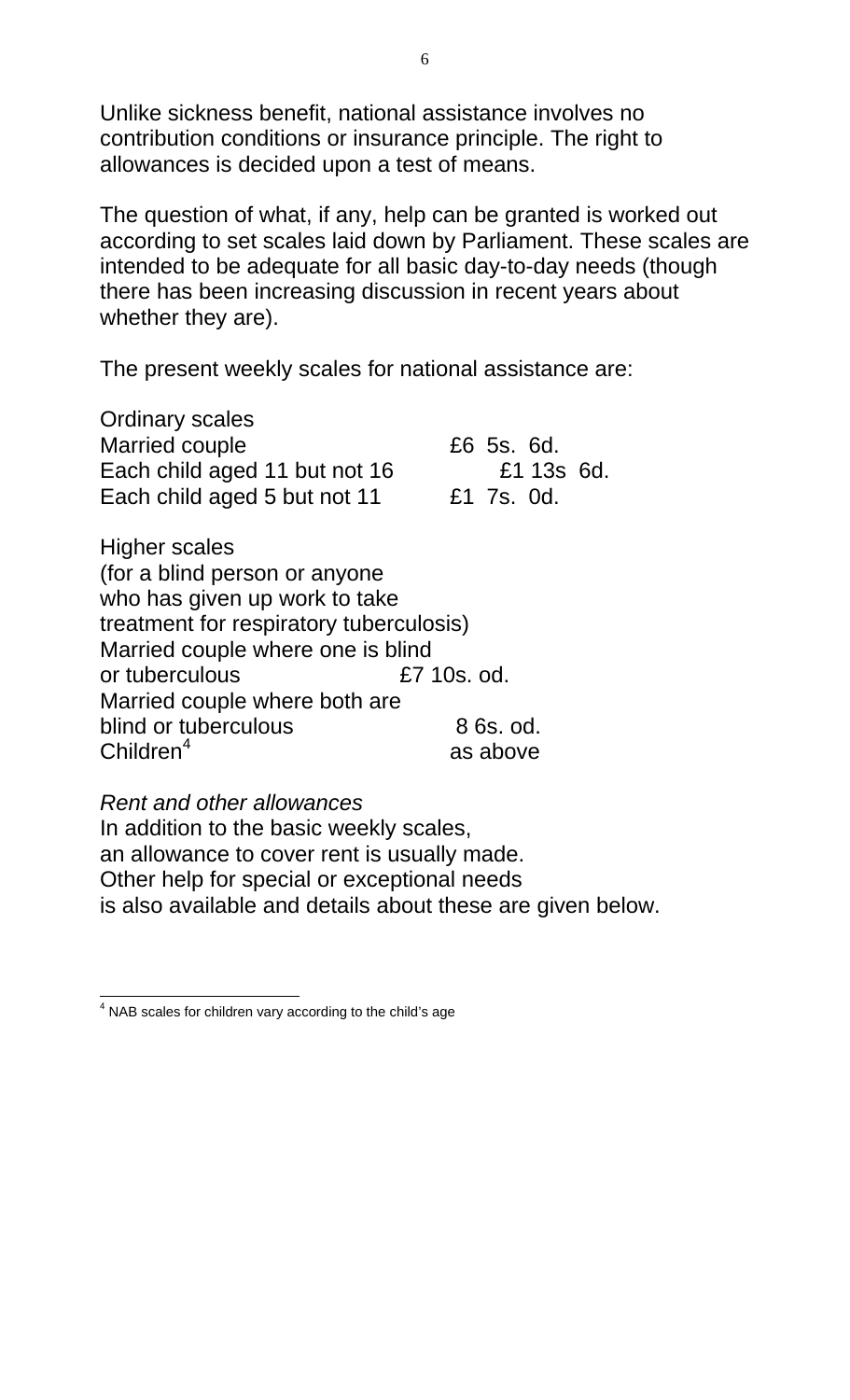It is important to get clear that the above scales are a guide to needs, not fixed allowances paid to every applicant. Although with few exceptions anyone over 16 not in full-time employment and without adequate means of support has the right to apply for national assistance, they are not entitled to the allowances 'as of right'. What an applicant gets depends on what he needs; in each case an assessment has to be made by an NAB officer to find out how much income is needed (assessment of needs) and to adjust the help actually given to the income the applicant already has (assessment of resources). The incomes of a man and his wife (unless they are separated or divorced) are assessed as one.

The very term 'means test' carries unpleasant overtones of parsimony and humiliation, and perhaps this is why one of the commonest misconceptions about applying for national assistance is that one must be virtually penniless to qualify for it. In fact, a couple living in a house they own could between them have capital assets of over £6,000 and yet still be eligible for some help from the NAB if their weekly income is small. However, as a simple working rule, anyone who has [600 or more in actual savings, other than 'war savings' which can be disregarded, is unlikely to be eligible for any national assistance.

Rent and other allowances

I have already mentioned that, as well as the weekly allowances for basic needs, an additional. amount can be granted to cover rent. A man who is living in a house that he or his wife are buying on a mortgage is allowed the amount of interest payments and other outgoings, though no allowance is made to cover capital repayments.

Further allowances can be made for either special circumstances or exceptional needs at the discretion of the NAB officer. Single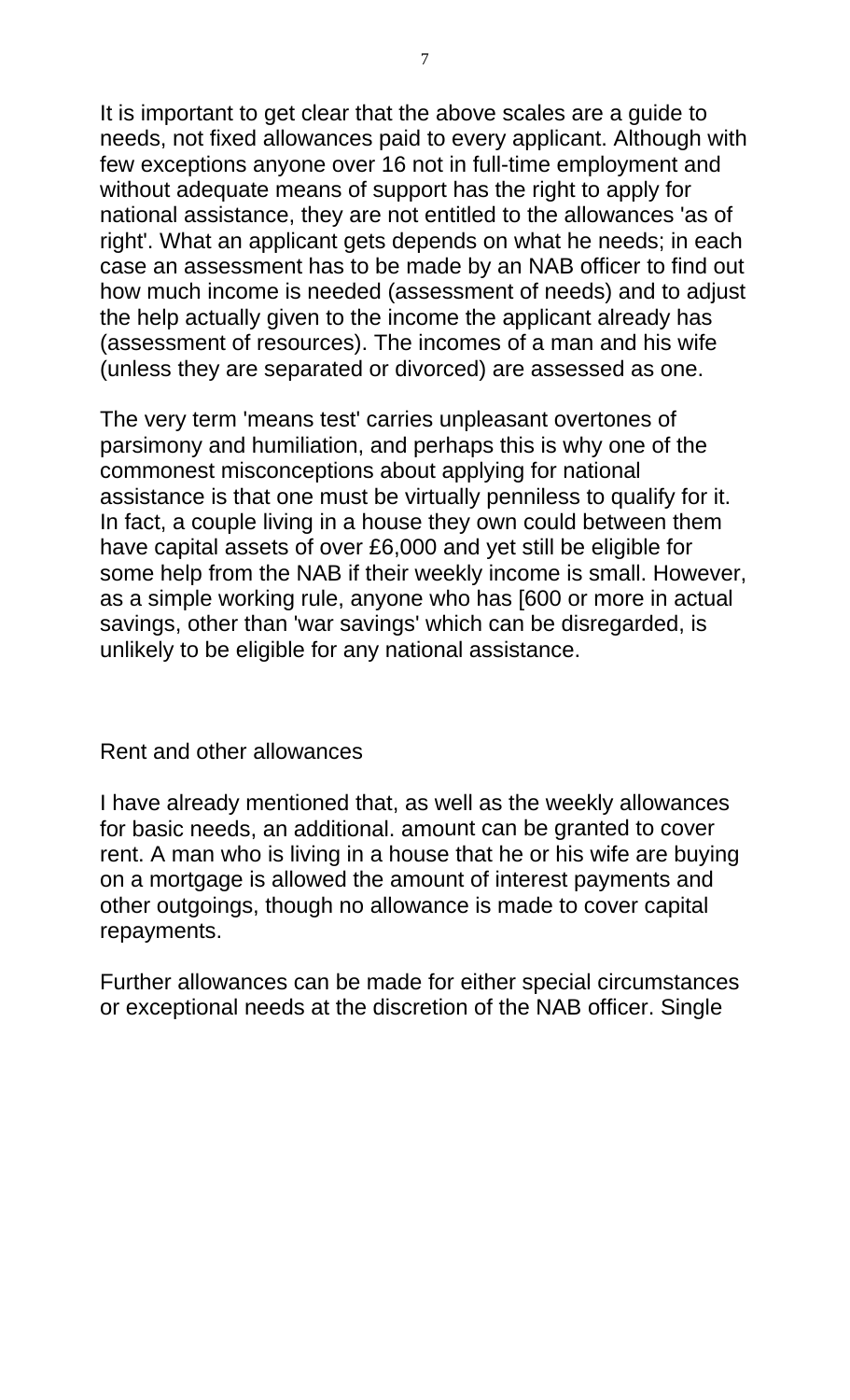grants can be made, for example, to buy a large item of household equipment such as beds or blankets; or there can be regular additional weekly payments to cover the expense of a special diet, necessary domestic help or, theoretically, any 'requirement' other than a medical one. Some people feel discretionary payments give too much responsibility to the NAB visiting officer and that it would be better if these too were regulated and set down as are the scale allowances and 'disregards'. On the other hand, the NAB visiting officer does have the opportunity to provide for almost any kind of special need, and thus carry out one of the stated purposes of the National Assistance Act, 1948: to provide help in 'such a manner as shall best promote the welfare of persons affected'. However, the NAB officer is a civil servant, not a trained social worker. It seems likely that often discretionary allowances which could be justifiably made are not, either because of the civil servant's fear of being over-generous with public funds, or simply because of a failure to find out about a person's special problems and needs.

For those whose income is only at or a little above national assistance levels, financial help can be given towards the cost of going to or from hospital. Patients themselves, and sometimes relatives accompanying or visiting patients, can get this help. In similar circumstances, grants can also be paid towards the costs of dental treatment, or for spectacles; even to those who do not get regular weekly national assistance.

Men on national assistance cannot be paid more than. they were able to earn when in employment. Nearly 15,000 men (and their 60,000 dependant children) were known to be affected by this socalled 'wages stop' in 1964-65.

Injury and Disablement at Work

The weekly contribution stamp to National Insurance which provides for sickness benefit (as well as, of course, retirement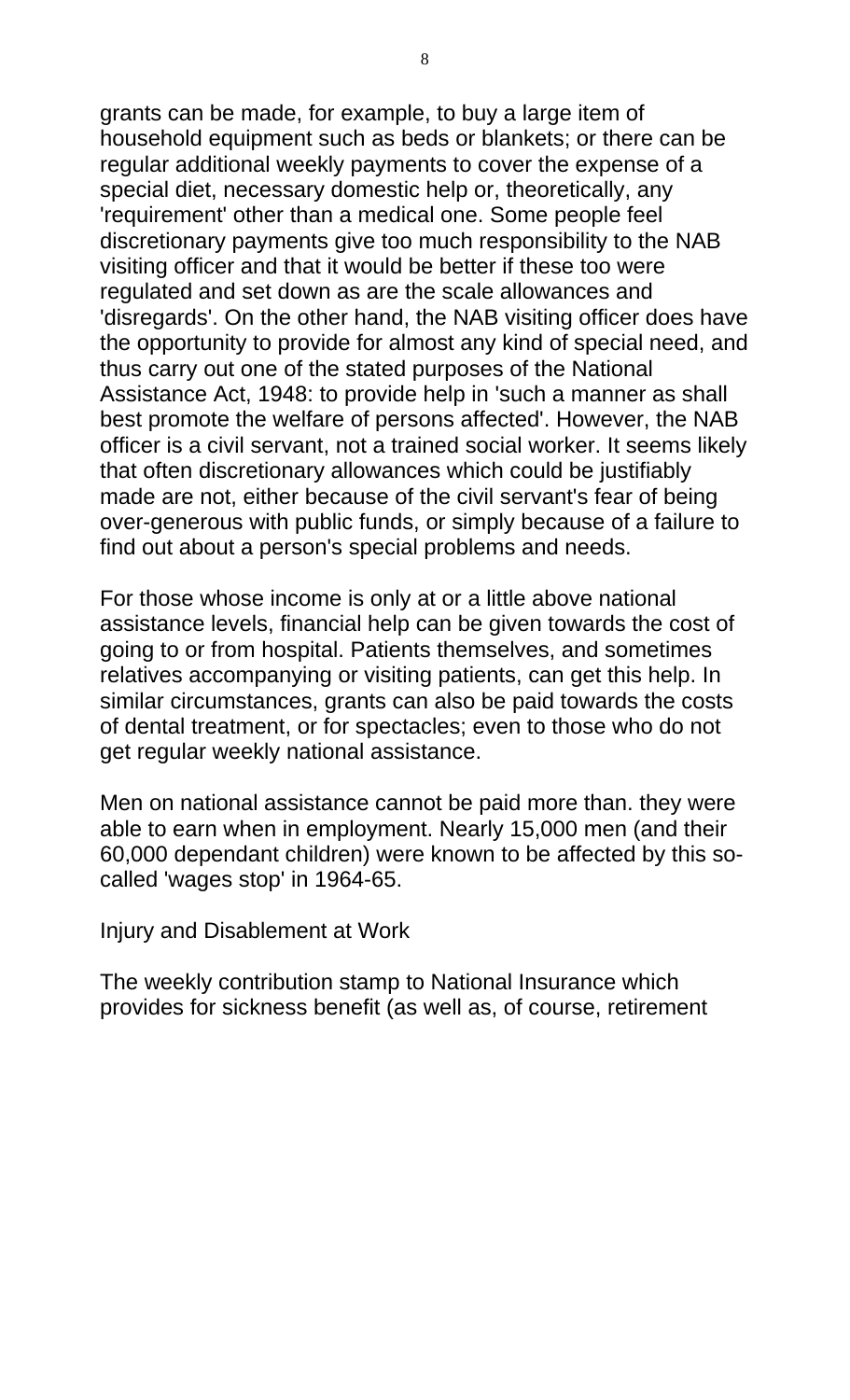pension, unemployment and other benefits) also includes a fixed amount payable towards a separate fund covering the National Insurance Industrial Injuries scheme. Everyone working for an employer must contribute to the industrial injuries scheme, including married women who work (even if only part-time) although these can choose not to contribute to the main scheme for sickness benefit etc. Self- employed people, on the other hand, who must contribute to the main scheme and are eligible for sickness benefit, cannot contribute to the industrial injuries scheme or, therefore, benefit from it.

To qualify for benefits under the industrial injuries scheme the disablement, either by accident or a 'prescribed industrial disease', must arise out of insurable employment (that is, virtually all regular paid work under an employer). In common with sickness benefit the scheme is based on an 'insurance principle'. Unlike sickness benefit, however, no contribution conditions have to be fulfilled. This means that it is possible for anyone unfortunate enough to have an accident at work to claim 'as of right' any appropriate benefits under the industrial injuries scheme from their very earliest days in insurable employment.

There are three main kinds of benefit: injury benefit; disablement benefit; and (for relatives and dependants of those who die from the industrial injury or disease) death benefit. Briefly, injury benefit is a flat-rate allowance paid for a maximum period of 26 weeks from the time the accident or disease prevents employment; disablement benefit is the pension (or, for less serious disablement, the gratuity) paid after injury benefit ceases.<sup>5</sup> Disablement benefit, unlike other benefits mentioned so far, is related to the extent and permanency of disablement. The maximum rate is paid to those who are assessed as having 100% disability; lesser amounts are paid for lesser dis- ability down to the minimum weekly rate of [I 7S. per week for 20% disability.

 $<sup>5</sup>$  It is not essential to have claimed injury benefit first, in order to get disablement benefit later</sup>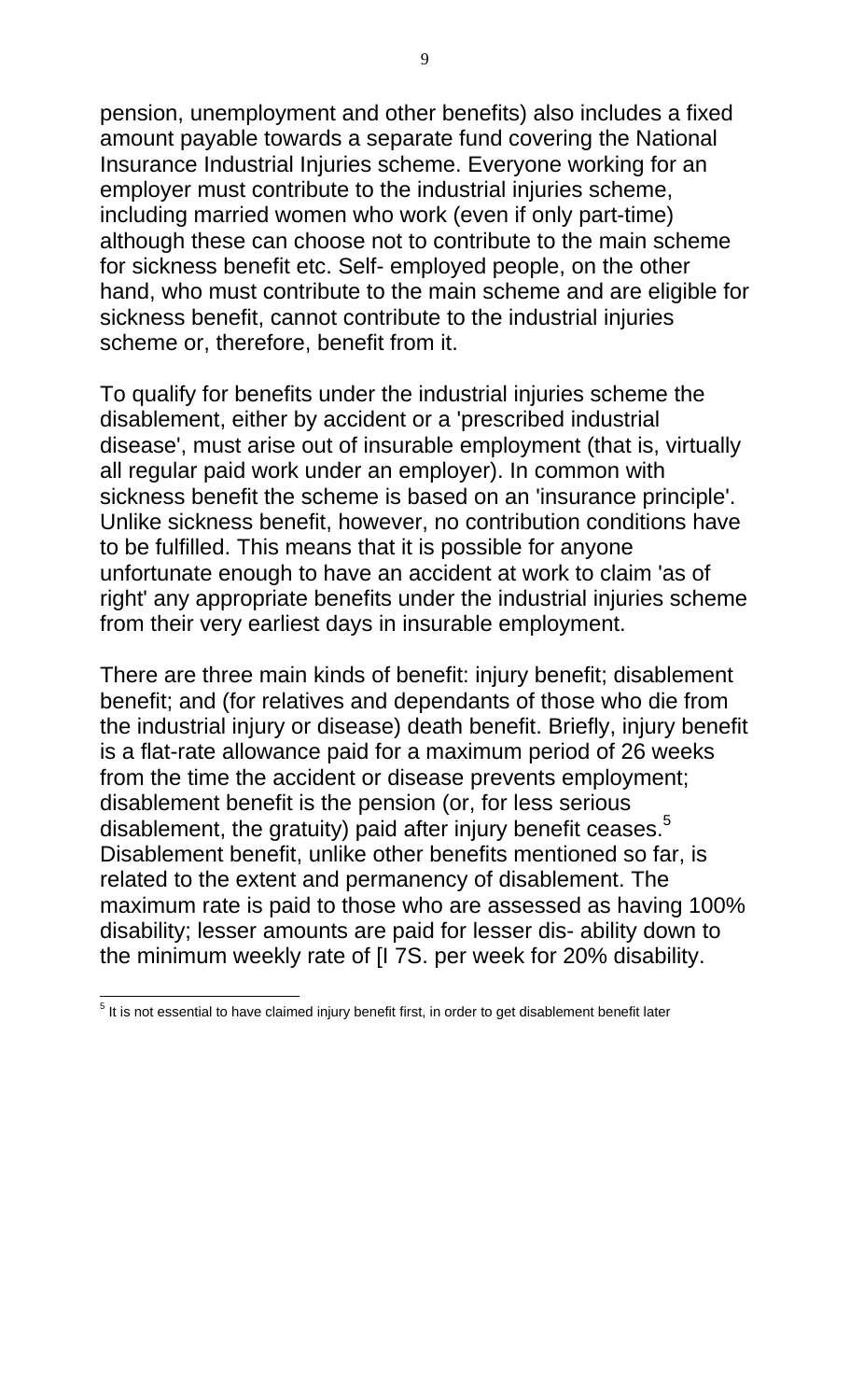People with less than 20% disablement are usually paid a lump sum gratuity in scale with the degree and permanency of disablement. Disablement benefit can be increased by various supplementary allowances. The present rates are shown below. Marked with an asterisk are those normally payable simultaneously to a married man (with a wife and two children) who is living at home; so disabled as to be unable to work; and also in need of some personal attention.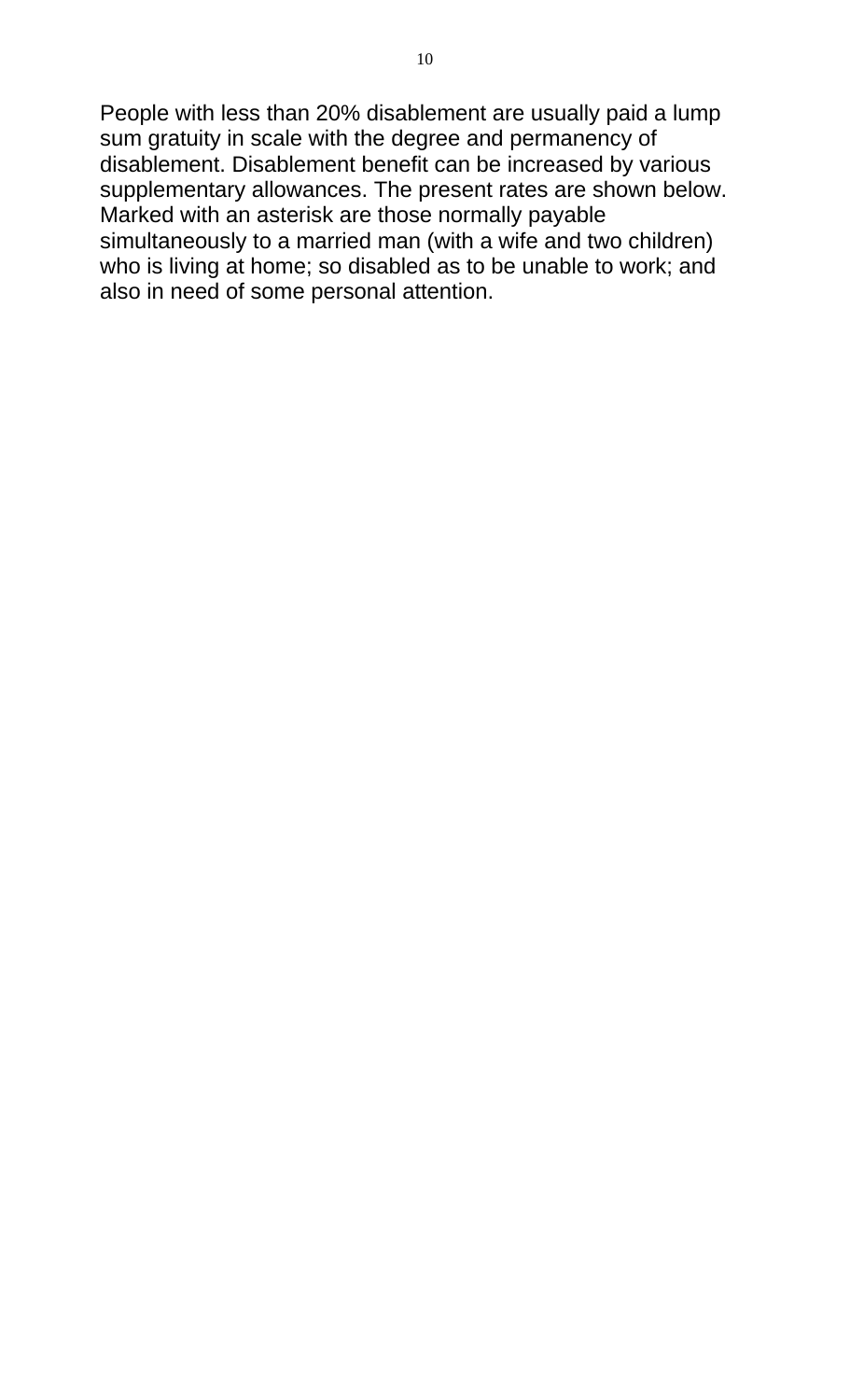| Injury benefit<br>(for first 26 weeks)                                                                                                                      | £6 15s. od.                                     |  |
|-------------------------------------------------------------------------------------------------------------------------------------------------------------|-------------------------------------------------|--|
| or                                                                                                                                                          |                                                 |  |
| Disablement benefit*<br>(for 100% disability)                                                                                                               | £6 15s. od.                                     |  |
| Possible additional allowances                                                                                                                              |                                                 |  |
| a) Unemployability supplement<br>(for those permanently unfit for work)                                                                                     | £4 15s. od                                      |  |
| b) Constant attendance allowance<br>(for those 100% disabled who need<br>personal attention)                                                                | £2 15s. od. (less for part-<br>time attendance) |  |
| or                                                                                                                                                          |                                                 |  |
| (for those nearly or completely<br>helpless) up to                                                                                                          | £5 10s. od.                                     |  |
| c) Special hardship allowance<br>(for those who cannot continue<br>in their old job, or one of similar<br>standing, after the accident or<br>illness) up to | £2 14s, od.                                     |  |
| d) Hospital treatment allowance<br>(raises a disablement pension up)<br>to the maximum rate if hospital<br>treatment is needed for the disability)          |                                                 |  |
| e) Dependants' allowances.<br>Wife                                                                                                                          | 10s. od.<br>£2                                  |  |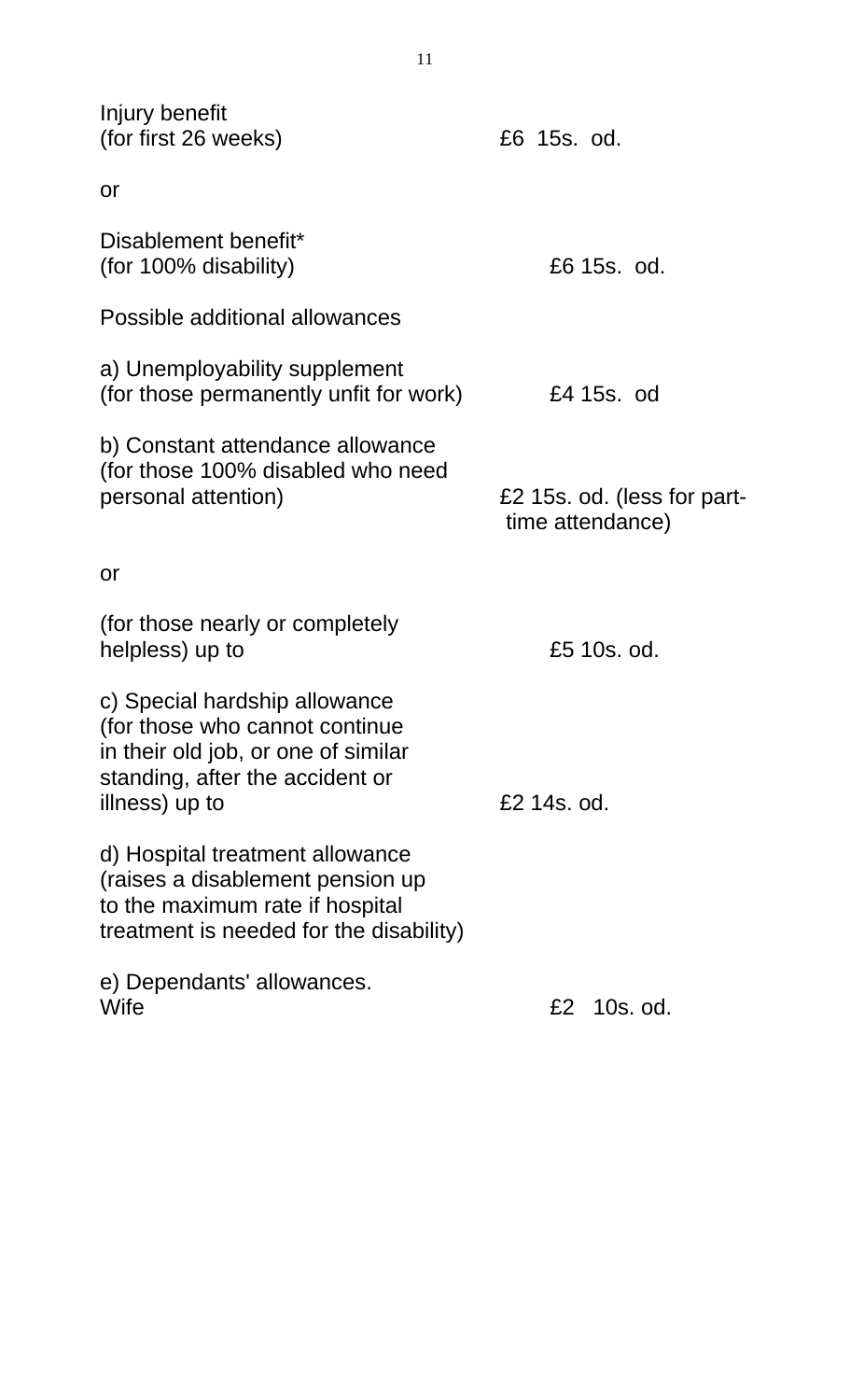Several points are worth emphasizing about these allowances. First, whereas sickness benefit is substantially lower than that required (according even to national assistance scales) for basic day-to-day needs, disablement benefit can amount to more than present average weekly earnings of an industrial worker. Secondly, disablement benefit pays some regard to the severity of disablement. Thirdly, it can be paid to those who are still, despite disablement, able to work. In other words, not only can men with equally severe disabilities be entitled, through comparable insurance schemes, to unequal incomes, but a man who is less severely disabled can enjoy a larger income than one who is more severely disabled simply through the fortuitous origin of his disablement. This can be illustrated by comparing the married man (with a wife and two children) who is bedridden by an incurable disease like multiple sclerosis with another who, although receiving 100% disablement benefit because of an accident at work, is able to follow full-time employment after rehabilitation. In normal times the latter will receive £6 15s. per week plus his earnings; if he falls ill he will receive £6 15s. (disablement benefit), £4 (sickness benefit), plus dependants' allowances (for wife and two children)-a total of £15 2s<sup>6</sup>. The man who is permanently invalided and on sickness benefit alone will get £8 7s. or, if he is on national assistance, less than £10 a week, plus a rent allowance.

### War Pensions

Disablement pension and the supplementary allowances for war injuries are similar in many respects to those paid under the

<sup>&</sup>lt;sup>6</sup> Family Allowance not included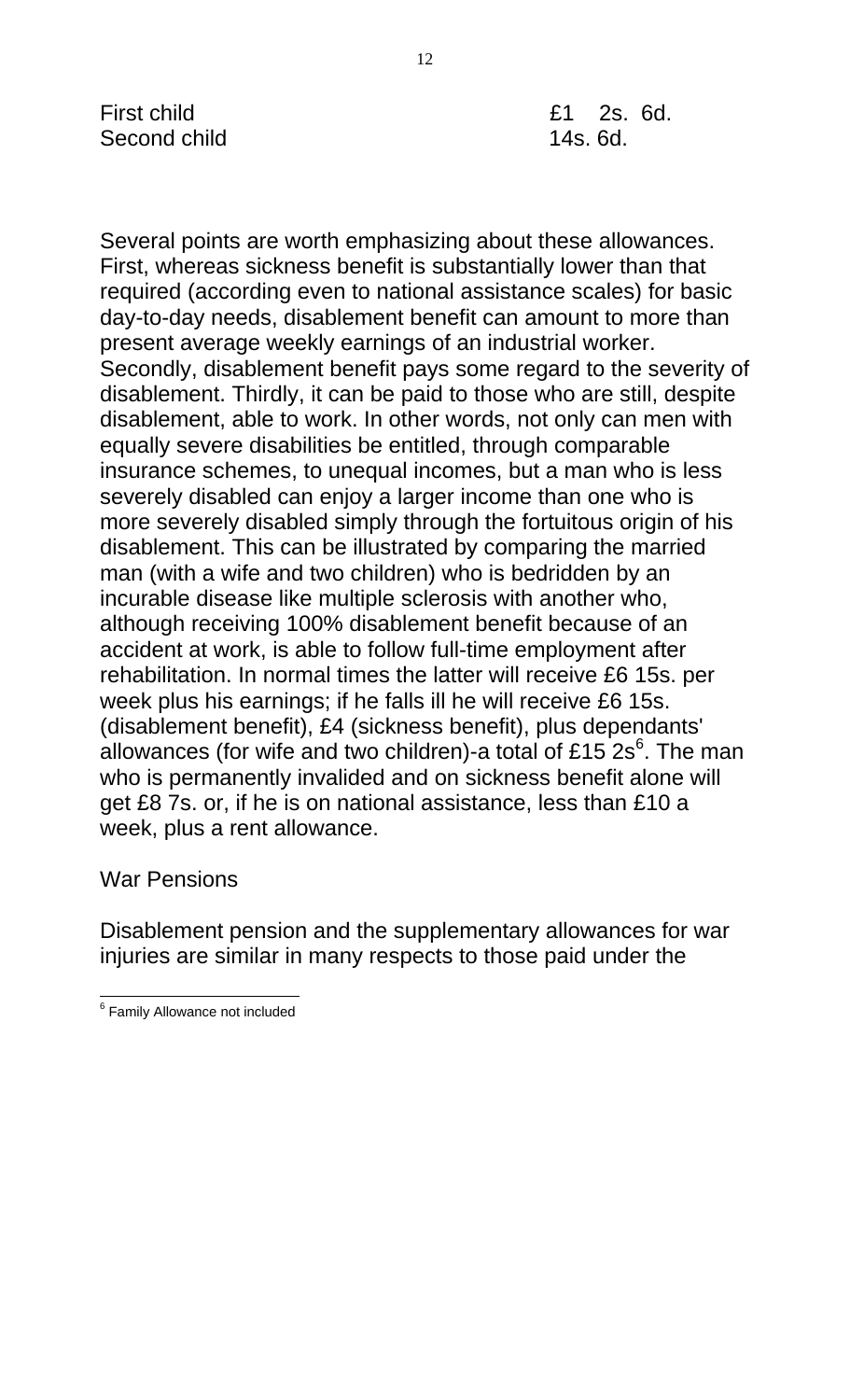National Insurance Industrial Injuries scheme. They are a warded to either sex where disablement is attributable to service in the Forces, or where some condition not due to service is aggravated by it. Some pensions are also payable to civilians (men or women) who were injured through enemy action during the 1939 war. As with the industrial injuries scheme, war pensions vary according to the seriousness of the disablement; but they are also related to previous earnings-allowances increase according to service rank. There are no contribution conditions and no insurance principle is involved. The pensions are paid 'as of right' on proof of a disability; there is no means test. A confusing array of supplementary allowances can be paid in addition to the basic disablement pension. For a man who held the rank of private, or its equivalent, present rates are as follows: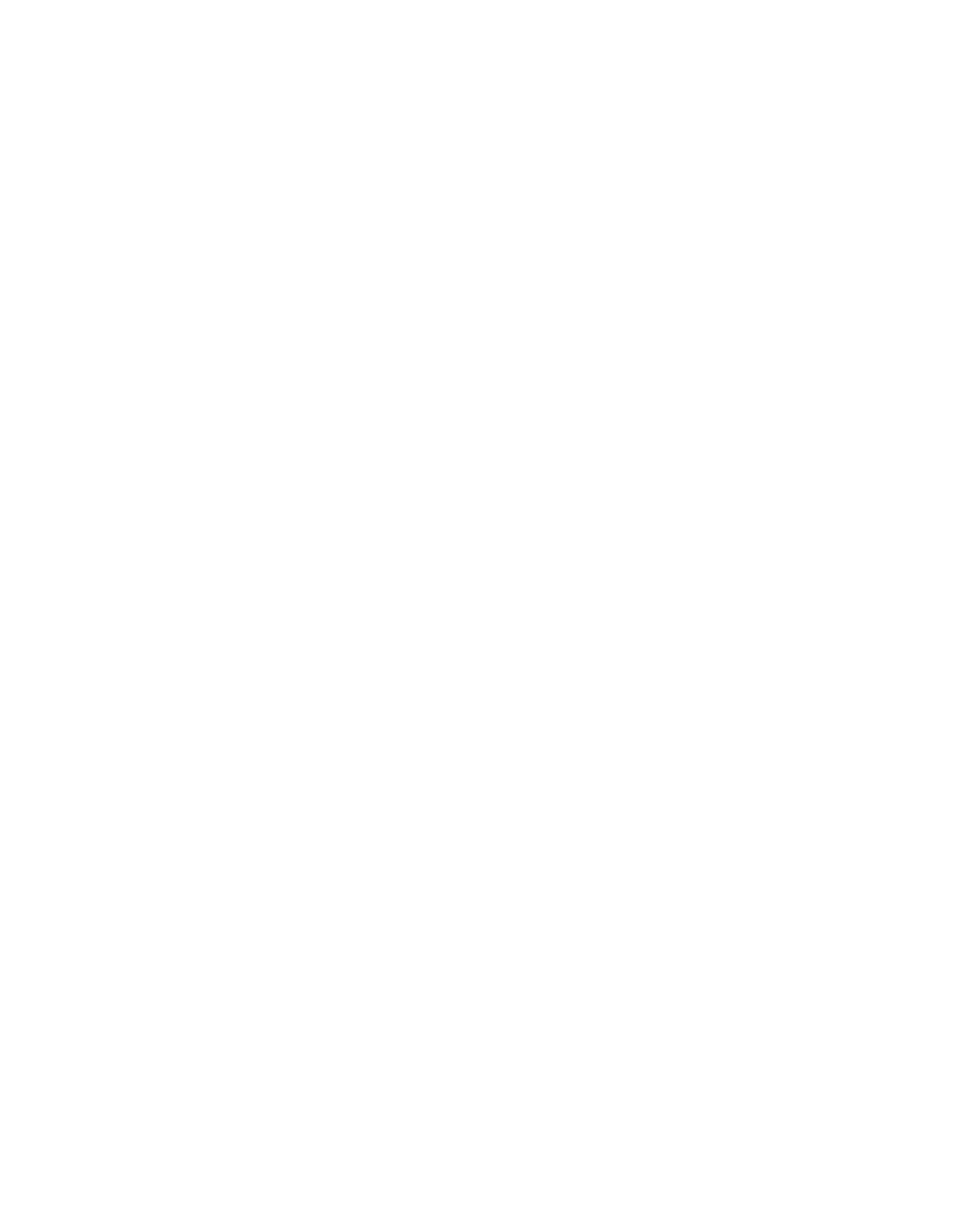Disablement pension (100%) $^7$  £6 15s. od. Possible additional allowances: a) Unemployability supplement E4 7s. 6d b) Constant attendance allowance<sup>8</sup> (normally) (exceptionally) c) Comforts allowance (minimum) (maximum) d) Allowance for lowered standard of occupation up to e) Severe disablement occupational allowance Age allowance (for those over 65 and 100% disabled) £2 15s 0d. (less for parttime attendance) £5 10s. od. 10s. od. £1 0s. od. £1 0s. 0d. £1 0s. 0d. 15s. 0d. g) Treatment allowances (various) h) Clothing allowance (for wear and tear by artificial limbs) £7 10s. od. (annual) i) Education allowance (for pensioners children) £120 0s. od. (annual)

 $7$  Family allowance not included

 $8$  Allowances normally paid simultaneously to a severely disabled man who cannot work, needs personal attention and has a wife and two children to support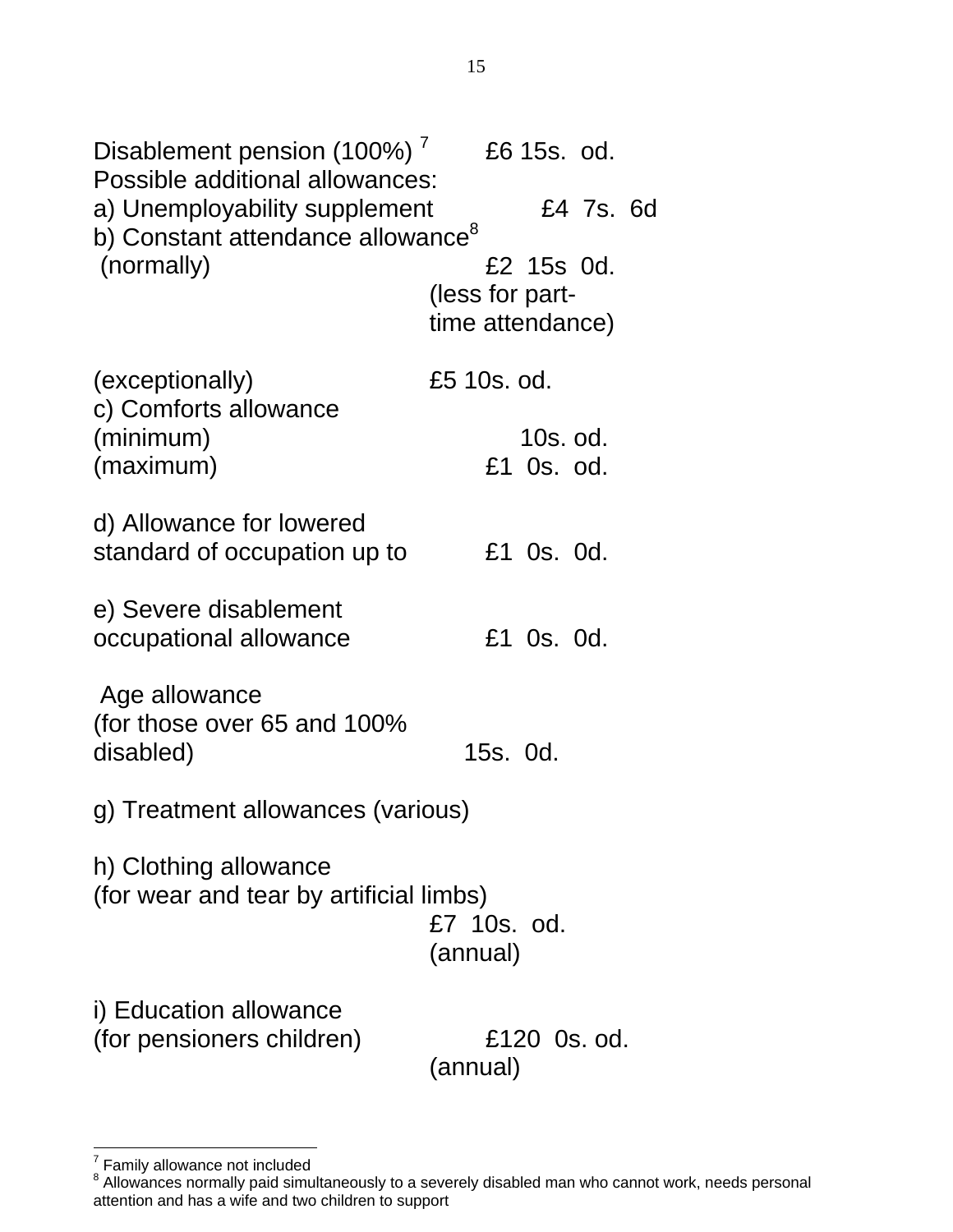j) Dependants' allowances Wife **EXECUTE:** EXECUTE: NOTE: NOTE: NOTE: NOTE: NOTE: NOTE: NOTE: NOTE: NOTE: NOTE: NOTE: NOTE: NOTE: NOTE: NOTE: NOTE: NOTE: NOTE: NOTE: NOTE: NOTE: NOTE: NOTE: NOTE: NOTE: NOTE: NOTE: NOTE: NOTE: NOTE: NOTE: NOTE: NOTE: First child 1 2s. 6d. Second child 14s. 6d. (Lower rates are allowed for dependants of those entitled to 100% benefit but who are able to work)

Married Women and Severe Disablement

Despite the variations and anomalies in these schemes, a man whose health breaks down can be sure of obtaining some financial assistance from one source or another. Often, he can also rely on the continuing, unpaid services of his wife and family. It can some- times be even more of a disaster if a wife is the victim of disablement. If a married woman, working part-time or full-time, has an accident at work (or develops an industrial disease) she will be entitled to disablement benefit just as her husband would. If she pays full national insurance contributions she can claim sickness benefit (although usually at a lower rate than for men). Similarly, if her disablement is the result of a war injury or war service she can also count on some financial assistance. If she is non-employed - a housewife - she will get nothing; not even national assistance, since she cannot apply for this, however hard-pressed, if her husband is in full-time work. Thus, severe disablement for the wife, in a family whose income is moderate or small, means the breadwinner must then not only strive to provide for the inevitable 'basic day-to-day needs', not only cover the cost of his wife's special needs as a disabled person, but somehow also provide for her normal household tasks to be carried out. Where a wife is so disabled as to be completely bedridden, a last desperate solution might seem to be to reverse roles-for the husband to stay at home and look after his wife, and for the family to rely on national assistance. Even this is almost impossible, however, for the NAB does not normally expect to help in this way where the breadwinner is below retirement age. It is not, in fact, impossible to get national assistance in such circumstancessimply that as a rule the Board would expect other arrangements to be made; for example, by friends or relatives helping, or by using the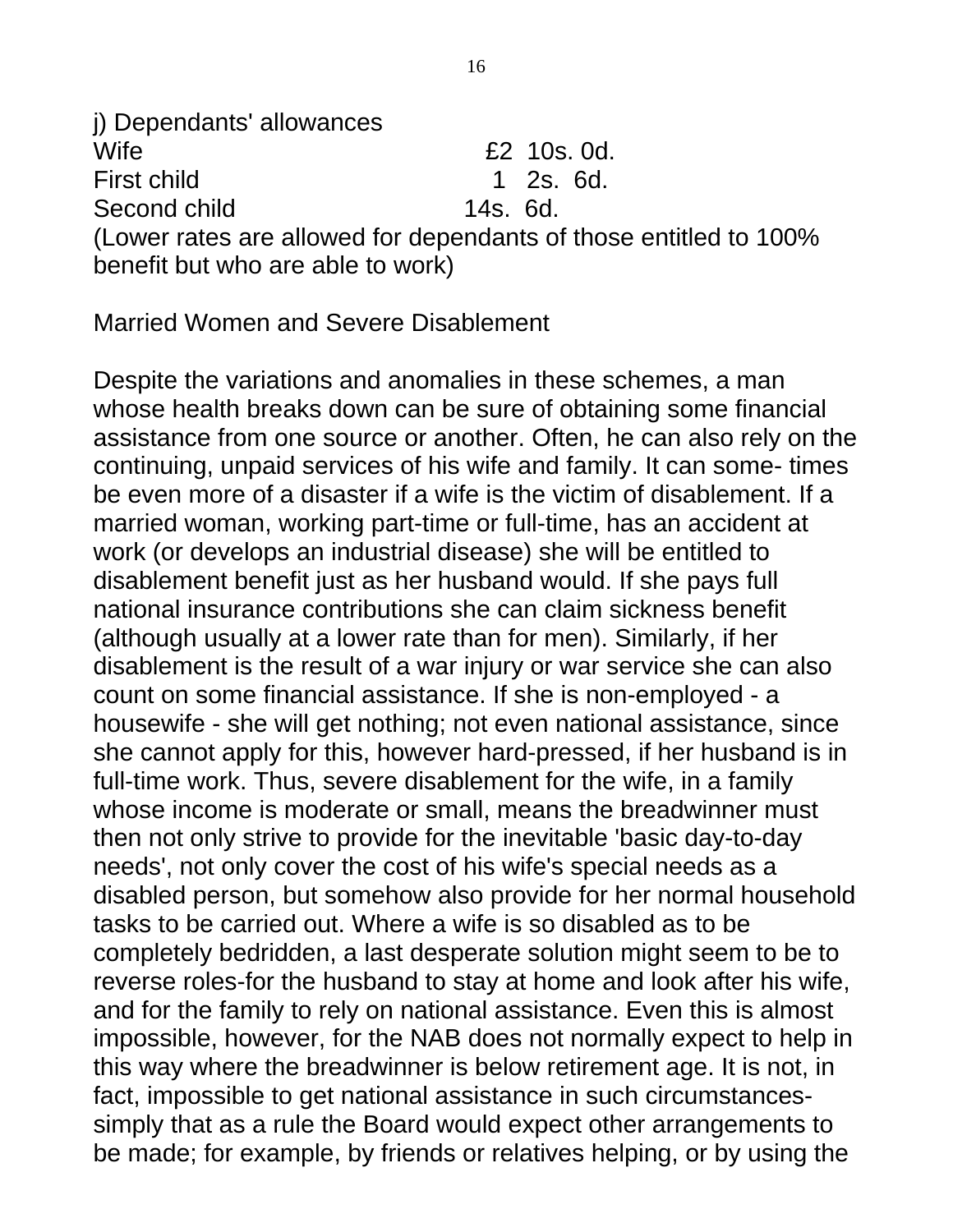intermittent services of a home help and the brief visits of the district nurse.

#### Other Sources of Help

Finally mention should be made of other services which, although not usually providing direct financial assistance, can sometimes be helpful to those who are disabled.

### Voluntary Organizations

For almost every kind of major disability or chronic illness there is now a voluntary organization of national standing, and much of the increased awareness of the difficulties faced by disabled people has been due to the pressures and activities of such specialized voluntary groups. Though some of their activities may be open to criticism, many of them do most useful work. The Disabled Living Activities Group,<sup>9</sup> for example, has recently begun to pioneer an Information Service about aids and equipment; in the not too distant future this consumer-oriented service could prove of great value.

It seems worth pointing out too that a common interest-even that of disablement or illness-can provide not merely individual practical help and advice but also group strength.

Local Health and Welfare Services

For the severely disabled person who is living at home the local health and welfare services (of counties and county boroughs) should be a source of support. Again the irony is that they are mainly of use to the less severely disabled. My mother, for instance, benefits enormously from having the services of a home help twice weekly since a bad leg, and increasing stiffness through age, made housework difficult for her. But four hours help a week would not be much use to the family with a bedridden member; though in some districts any disabled person would be lucky to get even this. Because local authorities enjoy a good deal of autonomy and often ignore

<sup>9</sup> An offshoot of the Central Council for the Disabled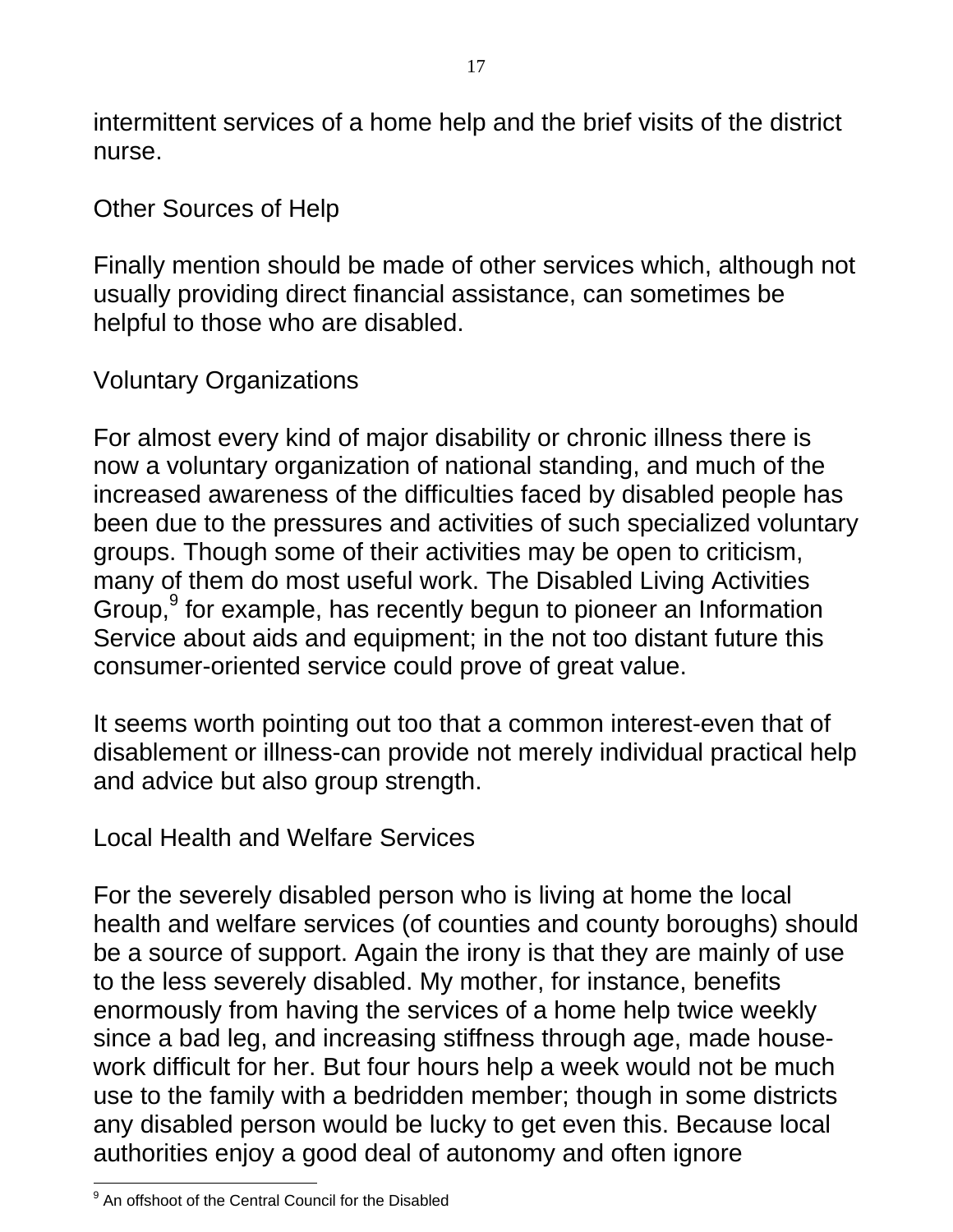permissive powers altogether, the number and extent of their services vary greatly.

Useful services which can or must be provided by the Health Department (county and county borough) include: home nursing; domestic helpers; laundries for the incontinent; nursing equipment; ambulances (which can be made available for transport other than simply between home and hospital). Charges according to means can be made for some of these services and, although they are seldom available to meet needs adequately, because they are part of the national health service anyone whose medical condition justifies it can apply for them.

Local welfare services for the physically handicapped (most often provided through the separate Welfare Departments of counties and county boroughs) are a much more recent development. Since 1960 it has been the duty of major local authorities to appoint welfare officers to visit and advise severely disabled people in their own homes. Besides advice from these workers on aids and appliances (many of which can be provided free through the NHS), other services can include: meals and laundry services; adaptations to the home; recuperative holidays; recreational activities and so on. Again, charges adjusted to means can be made; and although in some places rapid progress is being made, in many others services remain mini- mal. For welfare services, unlike health services, it is necessary to be registered as a 'substantially and permanently handicapped' person with the Welfare Department. About 90,000 people (excluding those who are disabled by blindness or deafness) are at present registered. It is generally assumed that many others who could be are not, because they are either disinclined or unaware of the scheme. This Welfare Register should not be confused with that, of the DRO (Disablement Resettlement Officer) run by the Ministry of Labour and which is restricted to disabled people who are, or will be, fit enough for paid employment. Several of the services briefly described above have been touched on in the essays in this book, mostly to be criticized for their in- adequacy. For example, two workers-the medical social worker and the occupational therapistusually associated with hospitals (though some are employed in the